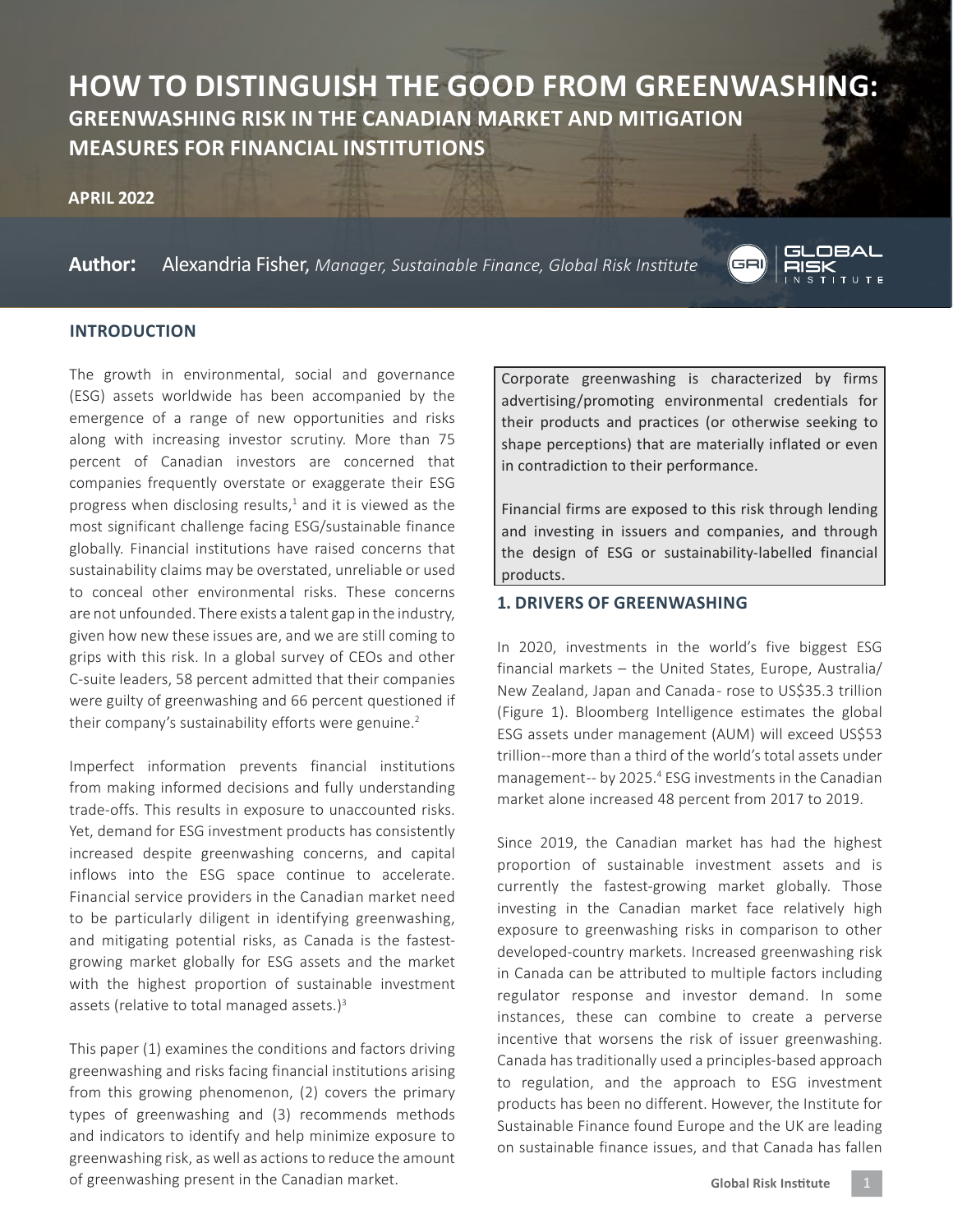

behind in the regulation of ESG assets.<sup>5</sup> Although exposing the industry to more risk initially, it is hoped the principlesbased approach will lead to innovative practices, as the risk matures, without resorting to the need for stifling legalistic regulation. After all, no financial institution would purposely threaten their reputation on greenwashing.

A high proportion of sustainable investment assets, coupled with a rapidly expanding market fueled by capital inflows, can signal that a market is more susceptible to greenwash risk and can indicate inflated greenwash risk. Both these trends are indicators of greenwash risk as sustainable investing assets usually fall, or slow, after anti-greenwashing regulations are introduced. Following the introduction of antigreenwashing rules, the European market for sustainable investment assets contracted by US\$2 trillion between 2018 and 2020 (falling from US\$14 trillion in 2018 to US\$12 trillion in 2020.) $^6$  The decline resulted from regulators tightening the requirements used to classify responsible investments (Figure 2).

Since investor demand for ESG assets has outpaced the regulators' response to this market development in Canada, there is an incentive for certain issuers to engage in greenwashing (knowingly or unintentionally) to capitalize on demand. Following adoption of the Sustainable Finance Disclosure Regulation (SFDR), some assets that exited Europe were reallocated to markets with less stringent regulations, such as Canada. It is anticipated that this increasing market interest will continue driving capital toward ESG-branded investment products.

Regulations and upskilling of talent will help decrease the risk of greenwashing. This will help clarify what constitutes as greenwashing and ensure accountable officers will have the skills to identify the risks. The more mature and standardized the ESG space becomes, the less frequently greenwashing will occur. Sustainable finance regulations are evolving quickly in other jurisdictions. Canada must act to regulate sustainable finance or risk falling further behind its peers, such as the U.S. It must signal that it will move forward quickly to enact standards, regulations, and policies to combat greenwashing. Until regulations to prevent greenwashing are enacted in the Canadian market, it will not decline substantially, as

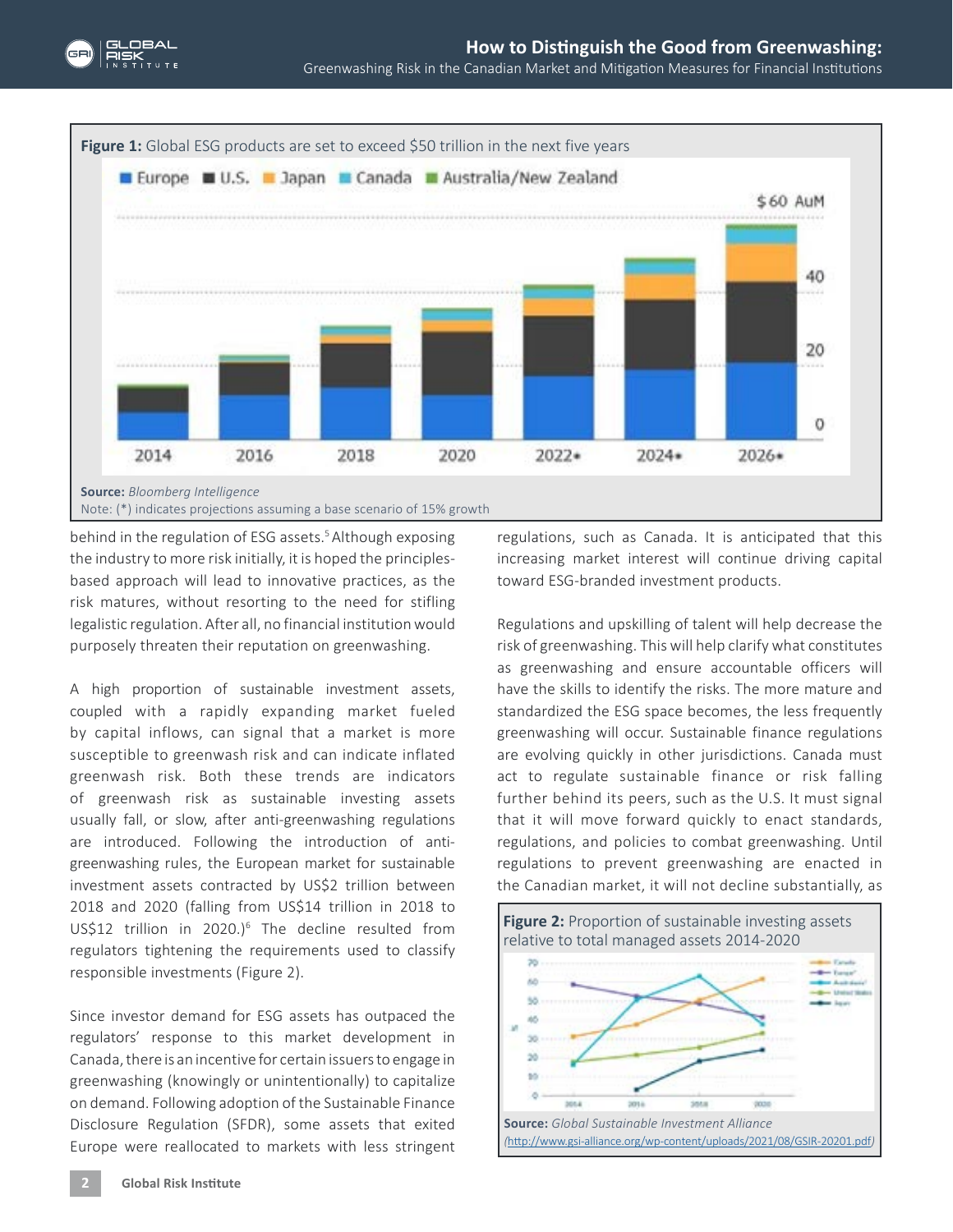in other markets. Industry, associations and regulators are currently working together to develop mechanisms to counter greenwashing.

## **2. TYPES OF GREENWASHING RISK**

Financial institutions which more capably identify and avoid greenwashing will reduce their exposure to potential litigation, financial, and reputational sustainability or ESG-related risks.

**Litigation/Liability Risk:** Those accused of greenwashing may open themselves up to legal action for misleading and deceptive conduct. Lawsuits seeking relief from climate change have already been filed in Canada, and it is anticipated that other types of ESG litigation will soon hit Canada's courts. Radha Curpen, co-head of Bennett Jones' LLP's environmental and Aboriginal law practice stated, "With the rise of ESG, there's inevitably going to be a rise in related litigation. The sheer breadth of the ESG umbrella suggests a vast playing field for lawsuits…a staggering range of litigation and regulatory risks. Companies need to remember that ESG obligations are not just voluntary, but are supported by both legislation and the common law, and that investors have broad and important expectations for ESG."7

**Financial Risk:** Greenwashing can present financial risk through multiple pathways. Greenwashing erodes trust in the sustainable finance market which negatively impacts those investments that are not greenwashed and, in turn, reduces transaction volume, hinders the price discovery mechanism and inhibits the growth of the sustainable finance market. In addition, misleading company claims can result in fines from a regulator. For example, Keurig was fined C\$3 million and ordered to change misleading recycling claims on its packaging after leading Canadians to falsely believe their singleuse coffee pods were recyclable. Regulator action to address greenwashing can cause share prices to decline and impact capital flows. After the U.S. Securities and Exchange Commission opened an investigation into Deutsche Bank's asset manager, DWS, over greenwashing concerns, the share price of DWS fell almost 10 percent.<sup>8</sup> Greenwashing can also change consumer sentiment, in turn reducing demand for certain products, such as singleuse plastics.

**Reputational Risk:** Greenwashing can increase reputational risk at both the systemic and individual firm levels. It is vital to tackle greenwashing as it impacts the entire financial industry. It causes stakeholders to lose trust and become more skeptical of those actually doing the right thing, such as being transparent with performance data and reporting.<sup>9</sup> Individual companies have also experienced major financial losses and loss of social license and credibility due to scandals arising from greenwashing. The potential impact of reputational risks on individual firms will continue to increase as boards and C-suites adopt responsibility for greenwashing and ESG risks.

## **3. HOW TO SPOT GREENWASHING**

It is encouraging that financial institutions are openly discussing the challenges stemming from greenwashing and trying to make better, more informed decisions about ESG and sustainability. Yet, how do financial institutions actually distinguish the good from greenwashing? The key indicators of greenwashing risk and accompanying example are listed in Table 1.

## **To Avoid Greenwashing:**

- Issuer/company claims must be substantiated and supported by evidence.
- Issuer/company claims must be truthful and accurate.
- Issuer/company claims must be clear and unambiguously worded in a way consumers would find transparent, straightforward, and easily understood.
- Issuer/company claims must not omit or hide important/material/relevant information needed to make informed decisions.
- Comparisons must be fair and meaningful.

**Source:** *Competition and Markets Authority, Final Guidance for Businesses Making Environmental Claims.*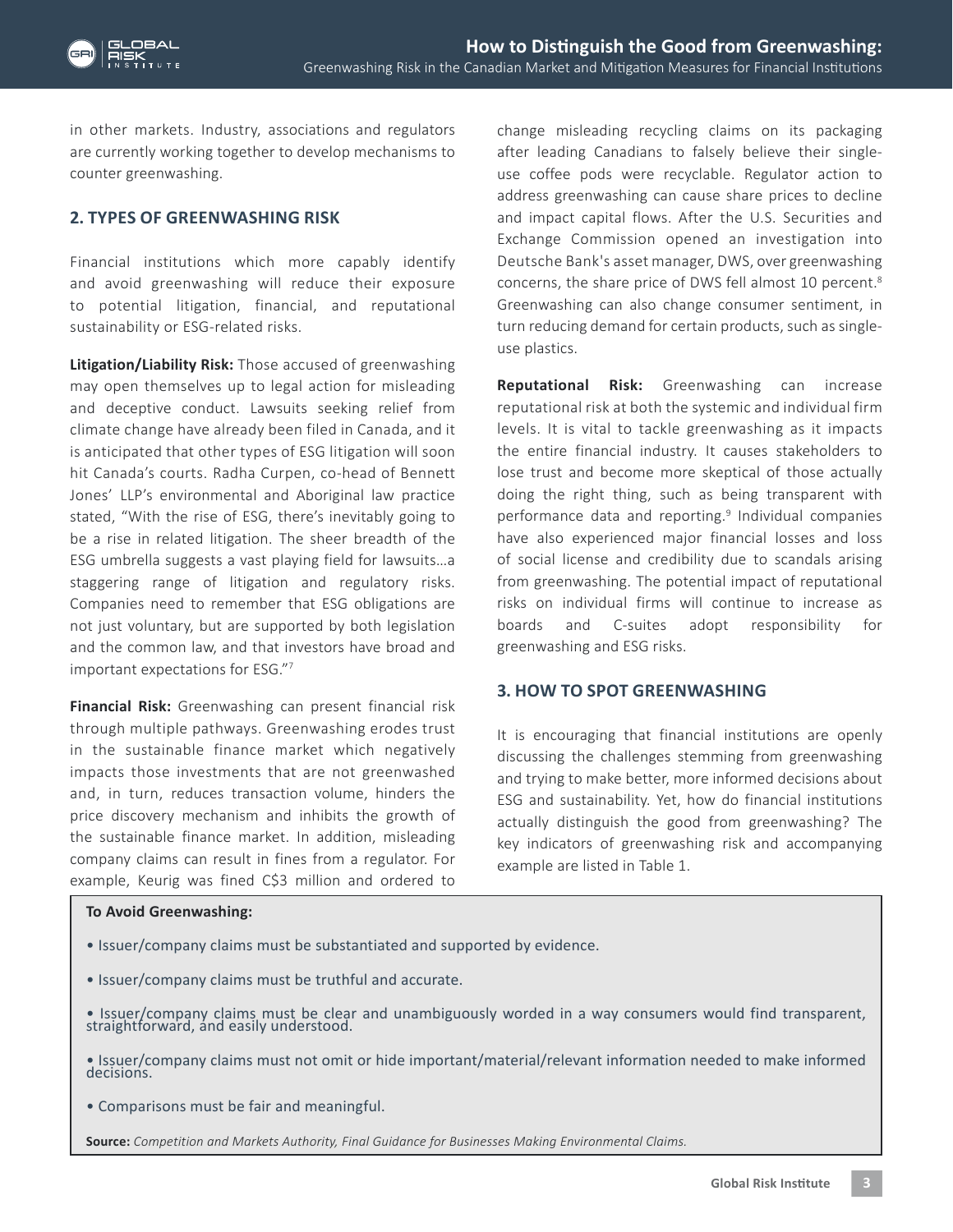# **Table 1:** Key Indicators of Greenwashing Risks and Examples

| Theme                                                                                                                                       | Indicators                                                                                                                                                                                                                                                                                                                                                                                                                                                                                                                                                                                                                                                                                                                                                                                                                                                                                                                                                                                         | <b>Examples</b>                                                                                                                                                                                                                                                                                                                                                                                                                                                                                                                                                                                                                                                                                                                                                                                                                                                           | <b>Prompt Questions</b>                                                                                                                                                  |
|---------------------------------------------------------------------------------------------------------------------------------------------|----------------------------------------------------------------------------------------------------------------------------------------------------------------------------------------------------------------------------------------------------------------------------------------------------------------------------------------------------------------------------------------------------------------------------------------------------------------------------------------------------------------------------------------------------------------------------------------------------------------------------------------------------------------------------------------------------------------------------------------------------------------------------------------------------------------------------------------------------------------------------------------------------------------------------------------------------------------------------------------------------|---------------------------------------------------------------------------------------------------------------------------------------------------------------------------------------------------------------------------------------------------------------------------------------------------------------------------------------------------------------------------------------------------------------------------------------------------------------------------------------------------------------------------------------------------------------------------------------------------------------------------------------------------------------------------------------------------------------------------------------------------------------------------------------------------------------------------------------------------------------------------|--------------------------------------------------------------------------------------------------------------------------------------------------------------------------|
| Misalignment between<br>companies' public<br>stances on ESG issues<br>and actual internal<br>operations, strategies,<br>and risk management | Inconsistency between a firm's<br>voluntary sustainability reports,<br>marketing and communication<br>materials and their formal<br>disclosures to investors or as<br>required by regulation. Misalignment<br>or inconsistencies can indicate<br>greenwashing.<br>High-profile symbolic actions which<br>draw attention to minor or charitable<br>issues while material risks are left<br>unaddressed or unattended.                                                                                                                                                                                                                                                                                                                                                                                                                                                                                                                                                                               | Symbolic actions examples include<br>a bank offsetting its operational<br>emissions while ignoring the climate<br>impact of its investment portfolio or a<br>clothing company publicly donating to<br>UNICEF while leaving child labour in its<br>supply chain unaddressed.                                                                                                                                                                                                                                                                                                                                                                                                                                                                                                                                                                                               | Are the ESG risks<br>identified by the firm<br>as material included in<br>formal regulatory filings/<br>disclosures?<br>Are the majority of ESG<br>actions performative? |
| Use of vague,<br>misleading language<br>and terminology                                                                                     | The language used in ESG/<br>sustainability is generally imprecise.<br>This leaves room for vagueness,<br>exaggerations, obfuscation, hidden<br>trade-offs, "lesser of two evils"<br>arguments, and deception. Use of this<br>language is especially indicative of<br>greenwashing when not accompanied<br>by specific examples or targets.<br>A firm may use selective disclosure<br>to highlight positive sustainability<br>performance in one area while<br>hiding the negative performance<br>of another more important area.<br>Another common tactic is overusing<br>buzzwords. Phrases such as 'eco',<br>'sustainable' and 'green' are<br>commonly used by companies but<br>usually do not equate to any scientific<br>standards.<br>A firm may provide insufficient<br>evidence for green/ESG or a<br>sustainability claim may be<br>unverifiable or lack robustness. In<br>these cases, issuer data may initially<br>appear attractive but does not hold<br>up during closer examination. | Products are marketed as 'green' but<br>are not certified or verified against a<br>credible standard.<br>In 2021, Swedish oil firm Lundin<br>announced it had sold "the world's<br>first-ever-certified carbon neutrally<br>produced oil." Certification included<br>Scope 1 and 2 emissions from<br>production, and excluded Scope<br>3 emissions. Excluding scope 3 in<br>emissions accounting is misleading<br>as it limits comparisons between<br>companies, and prevents investors from<br>understanding all climate-related risks<br>facing the firm, making other climate<br>disclosures less useful.<br>Eni was fined €5M in 2020 after<br>running a marketing campaign that<br>presented its palm-oil derived "Diesel<br>Plus Biofuel" as having a positive<br>impact on the environment, without<br>mentioning the links between palm oil<br>and deforestation. | Are green/ESG or<br>sustainability claims<br>unverifiable?<br>Are sustainability claims<br>or targets too good to be<br>true?                                            |
| Performative statements<br>lacking action                                                                                                   | Firm actions matter more than<br>commitments/intentions when<br>identifying greenwashing. To avoid<br>greenwashing, look for detailed<br>sustainability/transition action plans,<br>backed by data with shorter-term<br>interim targets. Modest targets<br>that are clear, concise, credible<br>and verified are preferable to more<br>ambitious long-term targets without<br>any supporting details.                                                                                                                                                                                                                                                                                                                                                                                                                                                                                                                                                                                              | Firms with vague net-zero<br>commitments with no plan, targets or<br>pathways. This is a marketing strategy<br>to convince the public that these<br>companies are more environmentally<br>sustainable or have better ESG<br>performance than they actually do.<br>Some carbon-intensive manufacturers<br>have been found to have published<br>misleading ESG and climate<br>commitments. For example, ExxonMobil<br>advertised that its experimental<br>biofuels could reduce transport<br>emissions, while it has no company-<br>wide net-zero target, and its 2050<br>emission reduction target does not<br>include a vast majority of its product<br>emissions.                                                                                                                                                                                                        | Can information inform<br>decision making or just<br>descriptive which will<br>likely lead to inaction?<br>Are targets time bound<br>and quantitative?                   |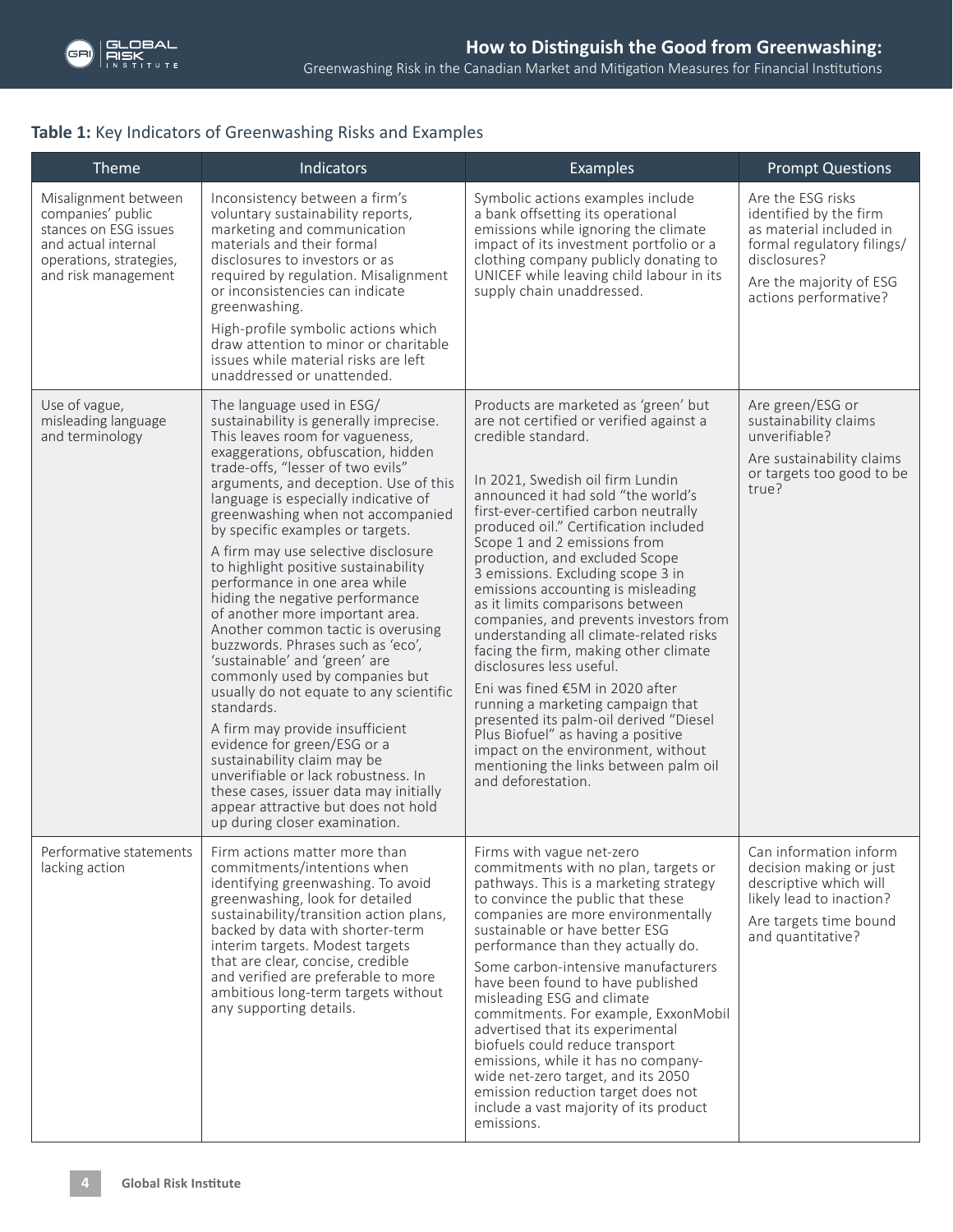A cumulative risk lens can be applied to greenwashing. The more greenwashing red flags are present, the more likely that greenwashing is present or that a company is engaged in greenwashing. Greenwashing occurs on a continuum and comes in various "shades." As a result, greenwashing red flags may need to be scaled for severity based on individual investor priorities and preferences.

The volume of ESG marketing and labelling, in combination with non-uniform sustainability commitments and reporting, has made it increasingly difficult for stakeholders to discern which information is trustworthy and which is unreliable. In addition, greenwashing has become more sophisticated and is now rarely blatant. For example, companies will make climate commitments while quietly lobbying against new climate regulations. Even though greenwashing has become more challenging to identify, it can still be caught by applying the right resources and asking the correct questions.

Greenwashing risks can be clustered into three primary themes: companies' public stances on sustainability being misaligned with internal operations; the use of vague, misleading language and terminology; and performative statements lacking action. If a firm is engaged in greenwashing, it is common that tactics falling under multiple themes will be used. For example, a company may use misleading terminology after over promising.

Once the general categories of greenwashing are understood, financial institutions can take relatively simple, low-cost actions to identify greenwashing and help minimize exposure.



## **EXAMPLE OF GREENWASH RISK IN THE CANADIAN SUSTAINABLE DEBT MARKET**

The market for ESG debt products has rapidly developed. The global ESG debt market exceeded US\$4 trillion in 2021 and is expected to continue multiplying, with the issuance of sustainable debt reaching US\$7 trillion by 2025.<sup>10</sup> Last year green, social, sustainability, and sustainability-linked bond issuance accounted for about 11 percent of total global bond issuance, despite the first products only being issued in 2019. In Canada, according to Bloomberg, the sustainable debt market tripled from C\$12.9 billion in 2020 to C\$36.9 billion in 2021. (Figure 3) $^{11}$ 

Sustainability-linked debt instruments, such as sustainability-linked bonds (SLBs) and sustainabilitylinked bonds loans (SLLs), are the fastest-growing segment of the ESG debt market. In Canada, SLBs have grown from a negligible issuance of total sustainable debt in 2020 to 5 percent by the end of 2021, which is equivalent to C\$3.46 billion. SLBs are desirable to issuers as they offer more flexibility than other greendebt instruments. Yet, this flexibility is why SLBs are the most susceptible to greenwashing.

In contrast to green bonds, the proceeds of which must be used for designated projects/purposes, sustainability-linked debt proceeds (or money raised through the investment products issuance) are considered "general corporate purpose" and are not subject to use restrictions. Rather, SLBs have

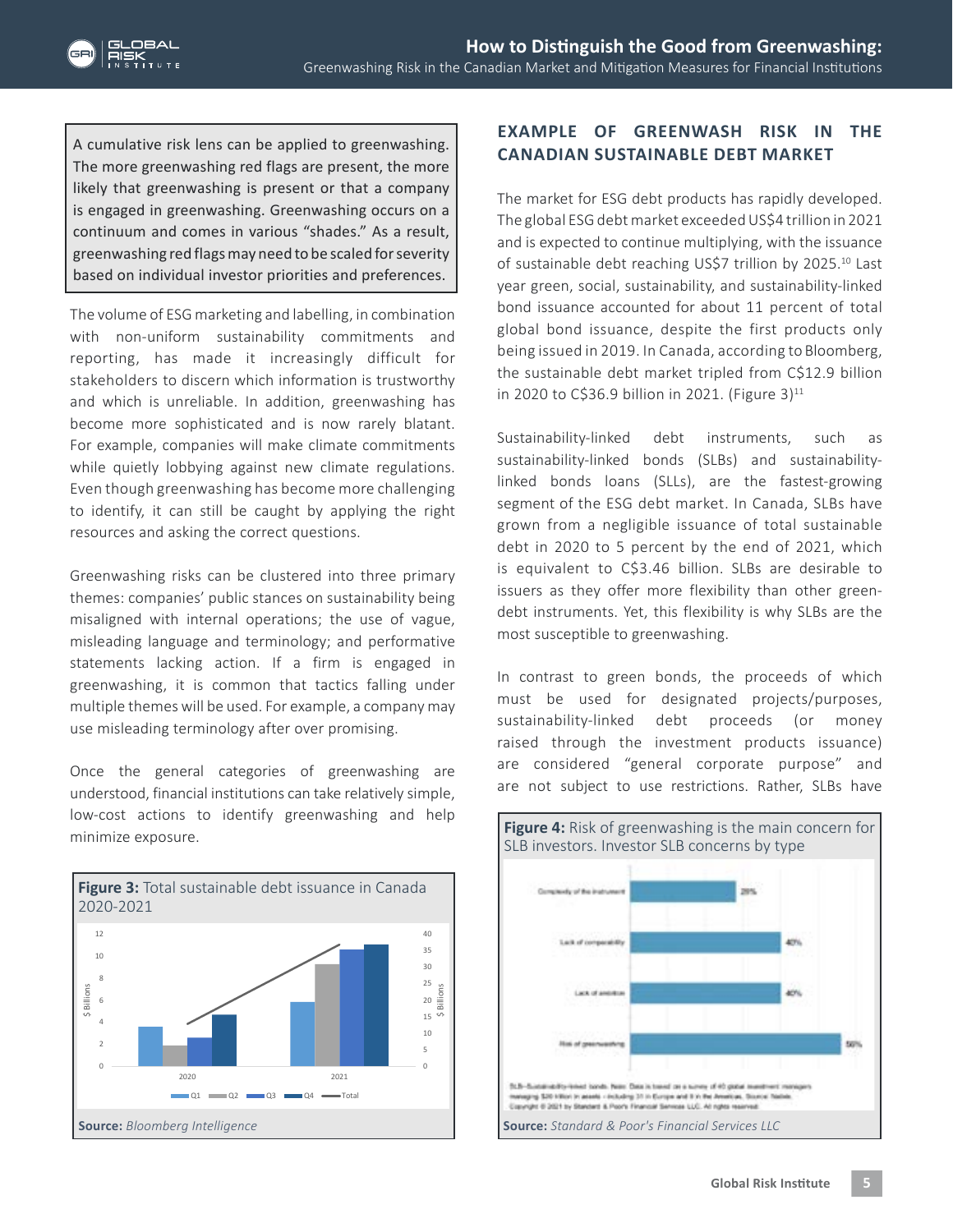an adjustable interest rate dependent on meeting (self-defined) ESG performance targets (e.g., reducing greenhouse gas emissions.) In addition to proceeds potentially being used for activities undermining ESG objectives, greenwashing risk can stem from lax performance targets, inadequate penalties and discounts, insufficient domestic regulations, and the absence of a globally-accepted methodology for reporting. There are accounting concerns as the European Securities and Markets Authority has stated that companies are booking the value of sustainabilitylinked bonds and loans inconsistently because firms are applying varying valuation models.<sup>12</sup> As a result, the risk of greenwashing is the top concern of global investors regarding SLBs (Figure 4).

Greenwashing risks from SLBs are not isolated to the issuer but also extend to those involved in the issuance of the investment product (e.g., banks.) A recent example is the shareholder resolution on sustainability-linked debt standards filed by the shareholder advocacy group, Investors for Paris Compliance (I4PC), at the Royal Bank of Canada (RBC) annual general meeting (AGM). RBC shareholders voted on whether the bank should update its criteria for 'sustainable debt' to "preclude fossil fuel activity and projects facing significant opposition from indigenous peoples." The resolution was partly prompted by RBC's role in an early 2021 pipeline financing deal, which co-structured and financed an SLL for Enbridge Inc. RBC then served as a joint-lead manager of an SLB issuance with Enbridge later in 2021. The issuance was criticized for greenwashing as the SLB was completely voluntary with no use of proceeds and non-committed, self-imposed cost of capital step-ups. Enbridge stated that it "does not intend to allocate the net proceeds specifically to projects or business activities meeting environmental or sustainability criteria." In addition, despite Enbridge's pledge to be an ESG leader, these "transactions occurred during the height of conflict regarding Enbridge's expansion of the Line 3 oil sands pipeline, adamantly opposed by Indigenous peoples in Minnesota."13 Later it was revealed the firm paid U.S. police US\$2.4m to arrest several hundred protesters, including Indigenous group members, who opposed

the construction of its Line 3 pipeline. I4PC stated that supporting the proposal would help RBC reduce compliance risk and reputational risk stemming from these transactions.

At RBC's April 2022 AGM, this shareholder proposal received eight percent of the vote - equivalent to over C\$15 billion of stock.<sup>14</sup> Although eight percent may initially seem low, it is an above-average result for a shareholder proposal on a new topic, especially when management and proxy-service providers are recommending shareholders vote against it. Many shareholder proposals, currently receiving majority support, received support in the single digits when first introduced. In 2006, proposals on sustainability reporting received approximately eight percent support. In 2013, proposals on climate risk disclosure had 7 percent support, and in 2015, proposals on gender/racial equality received about 7 percent support.<sup>15</sup>

The compliance and reputational risks stemming from green debt and sustainability-linked investment products are not unique to RBC. Rather, all Canadian financial institutions involved in the issuance of these products have the potential to be exposed to greenwash risk based on the structure and conditions of the instrument. To mitigate greenwashing risks from SLBs, those involved in their issuance can enhance initial due diligence, increase monitoring of existing products, and set tailored internal SLB standards, which could include:

- Requiring issuers to establish sufficiently ambitious science-based performance targets,
- Requiring issuers to align with industry best practices and/or emerging international norms and guidelines, and
- Undertaking independent verification by a trusted third party.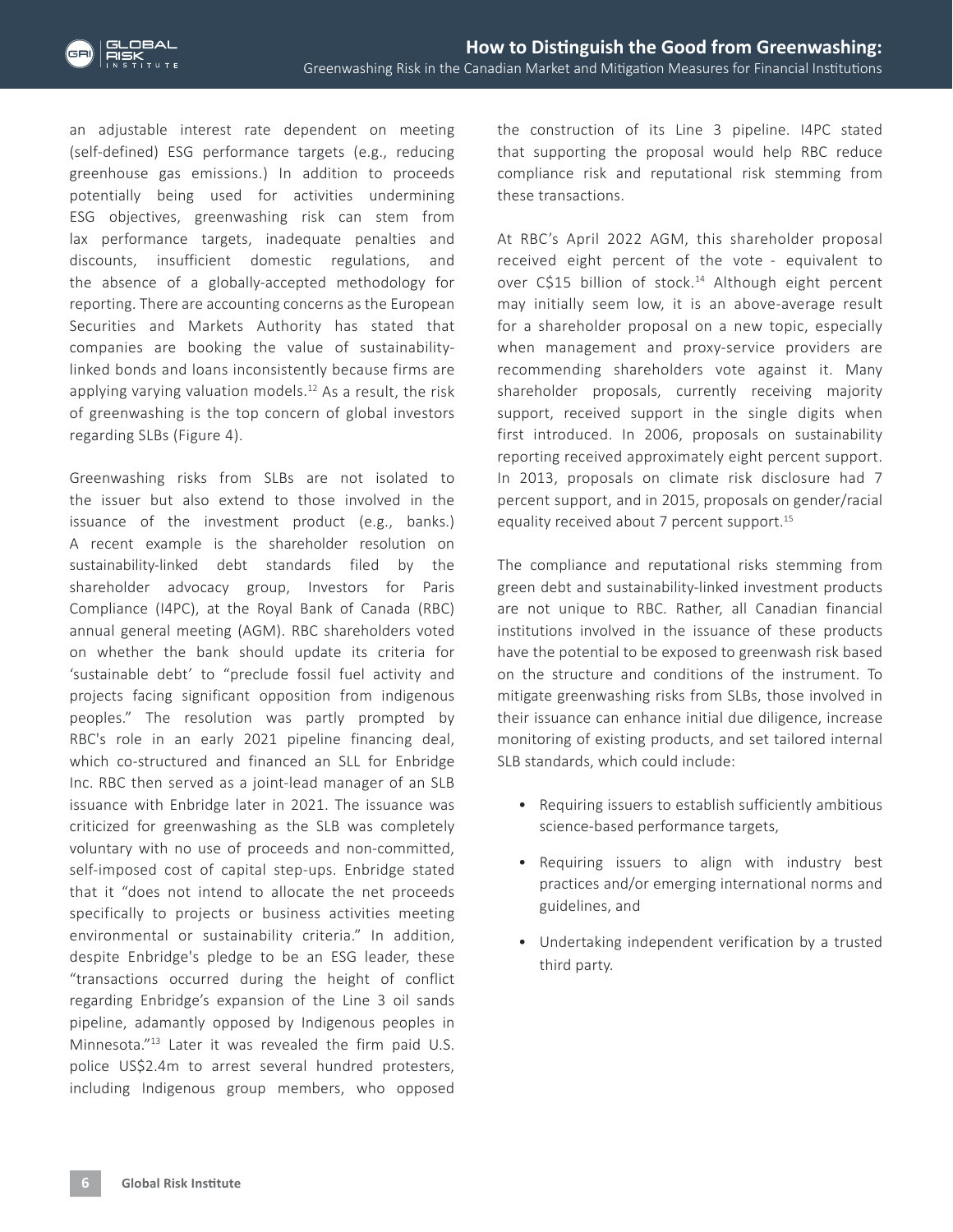## **4. ACTIONS TO MITIGATE GREENWASHING RISK**

As voluntary standards and regulations evolve, financial institutions will have to continually improve and align. The following are some actions that firms can take today to develop a solid foundation against greenwash risk.

## **Due Diligence**

It is well established that, when conducting due diligence or issuer research, institutional investors and others in the financial sector should assess potential greenwash to ensure informed investment decisions and prevent accidental exposure to unaccounted-for risks. Investor scrutiny of the transparency, robustness, and credibility of sustainability commitments and disclosures will continue to become more comprehensive and broader in scope, both at the individual instrument and issuer/firm levels. The most reliable method to identify greenwashing is to increase the scope and granularity of information used and develop clear processes for reviewing and monitoring investments. In addition, it is recommended that ESG processes be incorporated into existing credit or investment due diligence processes, rather than being separate, as this allows for more proactive ESG risk identification.

Additional tactics to minimize greenwash exposure include approaching greenwash risk from a place of healthy skepticism rather than cynicism, listening to (or at least considering) constructive feedback from critics, reviewing third-party endorsements/ESG credentials (and being wary of "pay-for-play" awards), and (although more time consuming) engaging directly with company executives.

Identifying greenwashing in individual instruments and investment products is similar to identifying corporate greenwashing. To identify greenwashing within green debt instruments, such as sustainability-linked bonds, investors must review ESG information in fund prospectuses which are subject to regulatory requirements and have information that has undergone rigorous internal reviews. Depending on the investment product, prospectuses contain information on conditions such as the use of proceeds.

## **ESG Talent**

It is the responsibility of financial institutions to conduct the required research and due diligence to accurately determine potential greenwash risk exposure. The critical skill needed to identify greenwashing is ESG or sustainability literacy. The lack of agreed ESG standards, with metrics and comparable data, means asset managers have to rely a lot more on their judgment and expertise rather than on audited numbers and financial analysis. For example, an individual with inadequate expertise may be unaware companies that use more negative-sounding words, such as "spill" or "pollution", are often more transparent about environmental risks and diligent about addressing them. Sustainability fluency is essential for (1) collecting the corporate information required to identify greenwashing and (2) analyzing the data to determine the presence of greenwashing and the likelihood that a firm will reach ESG/sustainability targets. In situations where information is imperfect, it is helpful to know that companies using active and numeric language have, on average, a 74 percent chance of reducing their future emissions, which is significantly greater than companies that only discuss mitigation efforts qualitatively.<sup>16</sup>

Many financial institutions concerned about greenwashing have internal talent and skills gaps regarding sustainability literacy. The sustainability/ ESG knowledge gap is significantly broader and more endemic than many assume. A study of sustainability and energy managers, from companies listed on the Financial Times Stock Exchange 250 index, found more than a quarter (27 percent) of respondents felt "out of their depth in their role," with 34 percent stating a desire for more formal sustainability training. In addition, 74 percent of those at firms with commitments to procure clean energy lack the necessary knowledge to implement related policies.

It is imperative for companies to address the talent gap for sustainable literacy to avoid future greenwashing 'potholes'. A number of different strategies in upskilling talent as a risk mitigant exists, including implementing culture change, hiring external experts, and providing internal education for relevant employees. For example, ING has focused on upskilling, transparency and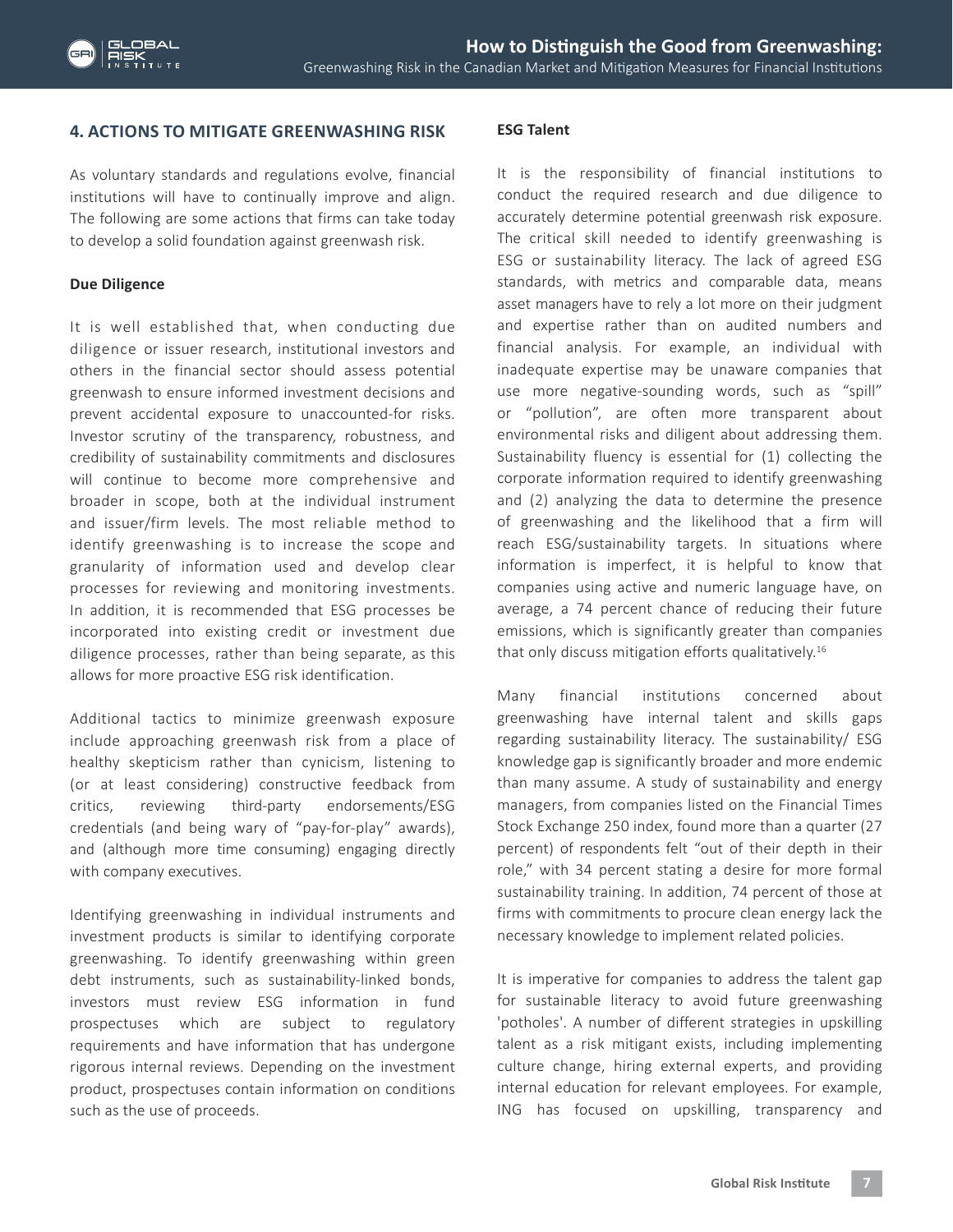accountability to support a firm-wide strategy that is increasingly ESG/climate-centric, and Aviva delivers tailored mandatory climate training to employees.

#### **Internal Controls and Processes**

Financial institutions may lack internal processes and controls to enable ESG technical experts to raise greenwashing concerns or provide input on other ESG risks on investment and lending decisions in a timely manner. Strong and transparent internal controls and processes related to ESG integration, enable organizations to better identify material ESG risks, conduct necessary due diligence comprehensively, stay within designated ESG risk budgets, and make better capital allocation decisions.

It can be challenging to design processes to capture ESG expertise as well as to identify and prevent greenwashing. To change internal processes and controls to better identify ESG risk and integrate ESG considerations in investment decisions may require organizations to combat unconscious biases and change company culture. Research from the CFA Institute suggests traditional financial investors undervalue, or disregard, input from ESG professionals.17 Organizational biases and greenwashing are important to overcome as evidence shows that markets do not adequately incorporate social responsibility (positive or negative) into pricing (except for the worst performers.)<sup>18</sup> Since the market is mispricing ESG performance, stock prices, credit, and company valuations are unlikely to reflect true ESG risk exposure. Mispricing can be captured and mitigated through a range of options including firm wide controls and/or adapted risk premiums.

To ensure consistency and comparability, it is recommended that systemic, firm-wide controls and processes be implemented, along with embedding ESG in institutional strategy. Components could include implementing new processes for: ESG risk identification, reporting ESG risks and opportunities, clear objectivesetting, consulting ESG subject matter experts, setting "gono-go" checkpoints, and regular performance monitoring. For example, HSBC has built timetables with key climate/ ESG matters considered by the board, and tracks firm progress against recommendations.

#### **Governance and Leadership**

Organizational tone and culture regarding ESG are set at the top and, to produce the best outcomes, ESG should be embedded throughout a firm rather than siloed. The board and leadership need to set appropriate ESG risk tolerances that must be considered throughout investment decision-making processes and continually monitored within existing investments. If greenwashing is not actively addressed, ESG information may not be correct. Financial institutions will likely be exposed to unaccountedfor ESG risks, making it likely that the firm/deal ESG risk limits will be exceeded.

Setting an appropriate ESG risk appetite for organizations is increasingly important as the boards, CEOs, and other executives are increasingly exposed to heightened reputational risk stemming from firms' ESG performance. Boards are also starting to incorporate ESG/sustainability into their committee structures. For example, the Audit Committee may have oversight of any public reporting on these issues, the Risk Committee may oversee climate risk management and monitor targets, the Investment Committee may set strategy for responsible investment, and the Human Resources Committee may look to tie ESG/sustainability outcomes to tie to executive compensation. If board or C-suite remuneration is linked to ESG, or other non-financial performance indicators, it helps convey, to investors and other stakeholders, that the firm takes ESG seriously.

Research has found that the larger the financial institution, the more involved the board is in overseeing climate risks, as well as reviewing risk policy, framework, appetite, and reporting. According to the Harvard Law School Forum on Corporate Governance, best practices regarding ESG leadership within financial institutions are rapidly changing. ESG should be a stated priority for the C-suite and board, the head of ESG should report directly to the C-suite/CEO, and ESG should be perceived as a core component of an organization's business strategy.19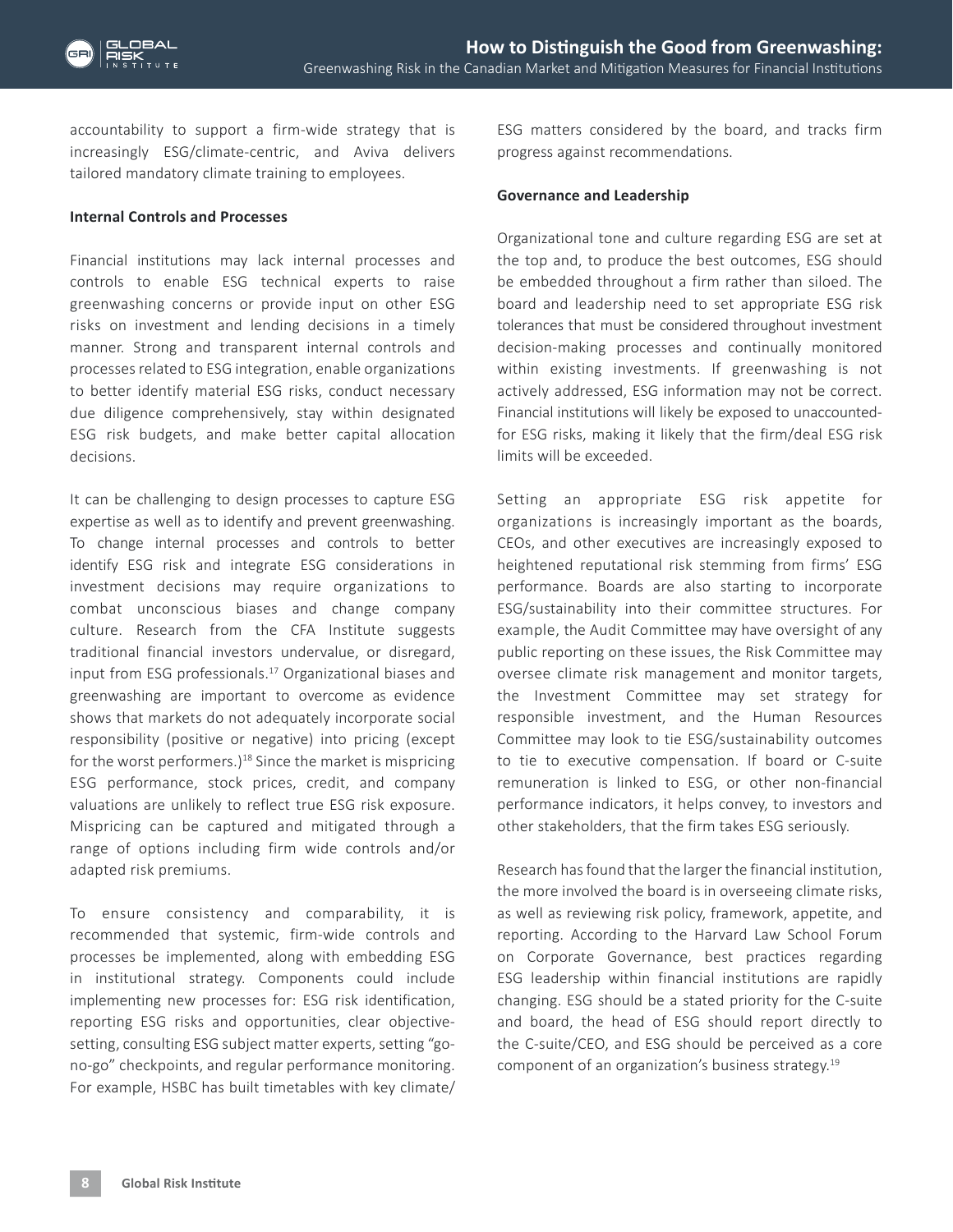## **Counterparty Engagement**

Financial institutions can help reduce greenwashing by exercising active ownership through engagement with investee companies. While there are multiple ways financial institutions can influence corporate behaviour, this is considered the most effective. The most common forms of engagement are direct communication with firms, collaboration with like-minded organizations, and shareholder/proxy voting. Engaging with companies to advance more transparent and standardized ESG disclosures will enable financial institutions to make more informed decisions. This ESG data is vital for financial institutions to successfully identify and assess ESG risks and integrate ESG into risk modelling.

The most common ESG reporting standard being advanced by financial institutions is the Taskforce on Climate Related Financial Disclosures (TCFD.) Financial institutions can engage with firms, as members of coalitions, or individually based on specific priorities. Investor groups advocating for TCFD adoption include Climate Action 100+ (the world's largest group of investors by assets under management) and a group of Canada's largest pension plan investment managers, informally known as the Maple8. Most financial institutions also set their own engagement priorities, such as encouraging the adoption of science-based targets for greenhouse gas emission reductions that incorporate Scope 3. Despite weaker regulations, as compared with global peers, Canadian institutional investors are more likely to be active owners and have robust engagement programs.

## **Technology for Monitoring and Analytics**

Artificial Intelligence (AI) tools can be trained to identify the most material ESG factors for a company or sector. Smart algorithms will increasingly become a critical aspect of greenwash identification as the volume of nontraditional financial information doubles every few years.

Much of the potential for artificial intelligence in ESG investing comes from sentiment analysis algorithms. For example, Bloomberg's Environmental & Social News Sentiment Scores provide insight into companies' environmental and social behaviour on a daily basis, supporting early risk detection by scanning over 85,000 news wires globally. Factors that limit the effectiveness of AI today are significant inconsistencies in how issuers report on the same ESG metrics and rapidly evolving terminology.

## **5. CONCLUSION**

Identifying and mitigating greenwashing will continue to be key components of ESG risk management. Even if the prevalence of greenwashing in the Canadian market declines, it will never be eradicated. Financial institutions identifying and avoiding greenwashing will reduce their exposure to potential litigation, financial, and reputational ESG-related risks.

This paper provides investors, and others in the financial services sector, tools to more confidently identify common types of greenwashing and assess current exposure to greenwash risks. This will allow investors to obtain a clearer and more comprehensive understanding of their ESG risk exposure and reduce exposure to unaccounted for risks.

Although greenwashing does present challenges for investors, it can be combated at the firm level with education to enhance ESG/sustainability literacy, increased due diligence, and strong internal controls and processes; and at a systemic level through better data, increased corporate disclosure, development of clear standards for ESG investment and lending products, and increased regulatory oversight that balances growth and innovation.

*<sup>©</sup> 2022 Global Risk Institute in Financial Services (GRI). This "How to Distinguish the Good from Greenwashing: Greenwashing Risk in the Canadian Market and Mitigation Measures for Financial Institutions" is a publication of GRI and is available at www.globalriskinstitute.org. Permission is hereby granted to reprint the "How to Distinguish the Good from Greenwashing: Greenwashing Risk in the Canadian Market and Mitigation Measures for Financial Institutions" on the following conditions: the content is not altered or edited in any way and proper attribution of the author(s) and GRI is displayed in any reproduction. All other rights reserved.*